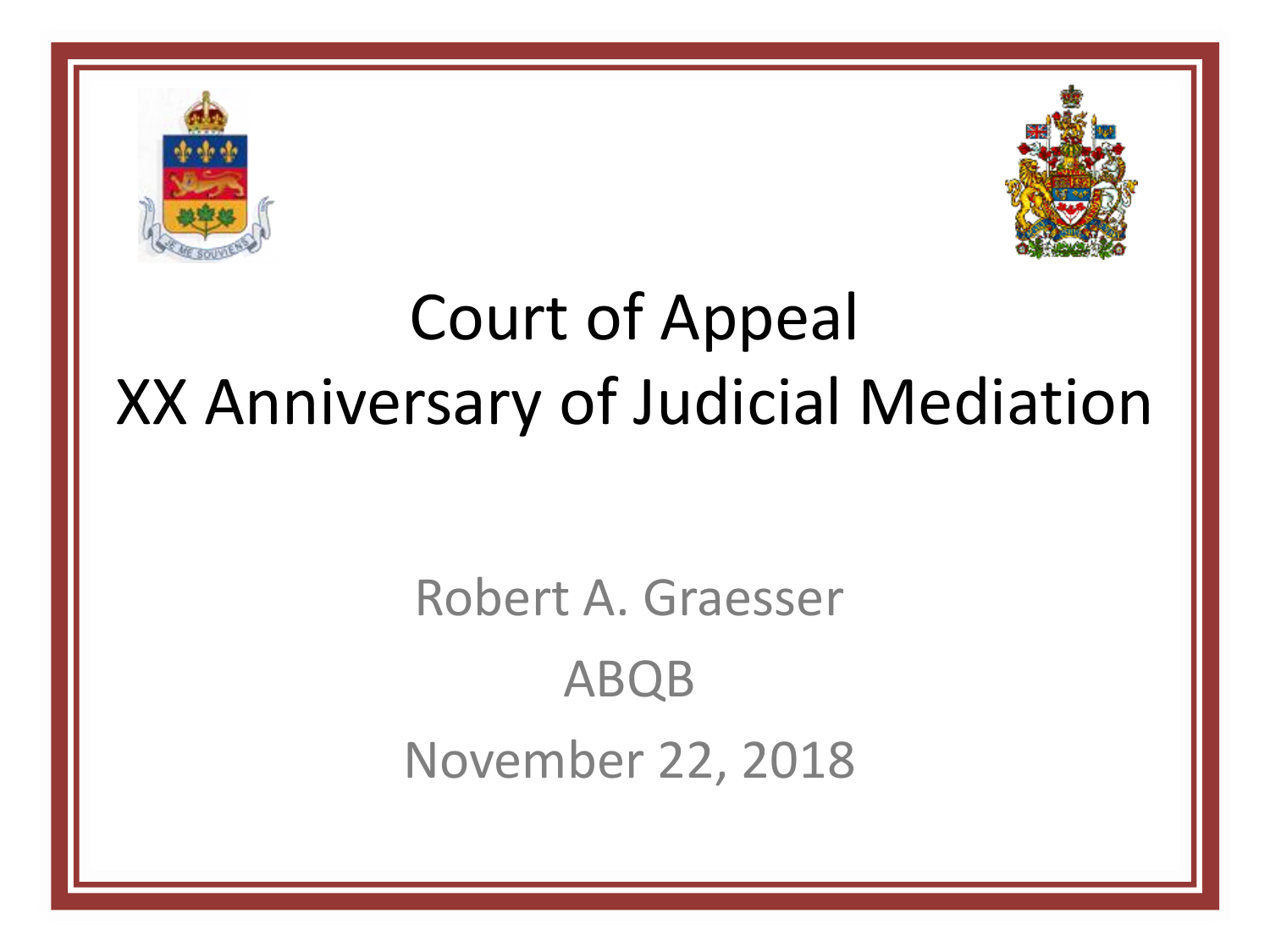### Alberta Initiatives

- JDR (Judicial Dispute Resolution) has been active in the Court of Queen's Bench since the early 1980s
- Became more formalized in the 1990s and early 2000s
- Flourished from 2006 to 2014 ("Golden Age")
- Cut back in the fall of 2014 because of shortage of resources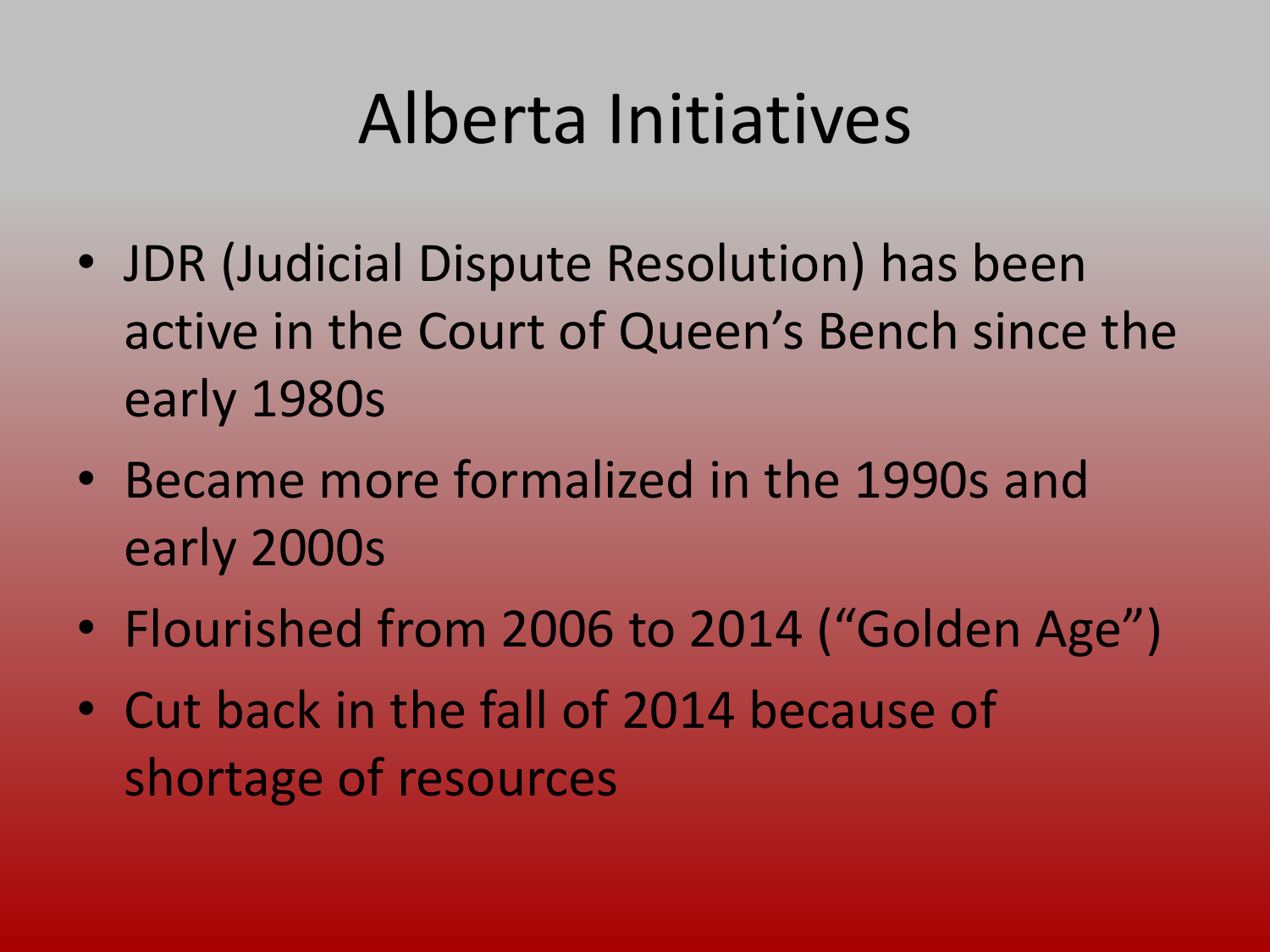### JDR Process in Alberta

- Rules of Court leave process largely to agreement of parties (Rule 4.18)
- Documents resulting from the JDR are limited (Rule 4.19)
- Confidentiality and privilege are ensured except for purpose of proving fact of a settlement or terms of a settlement (Rule 4.20)
- JDR Judge barred from further processes, is bound by confidentiality and is neither competent nor compellable to testify (Rule 4.21)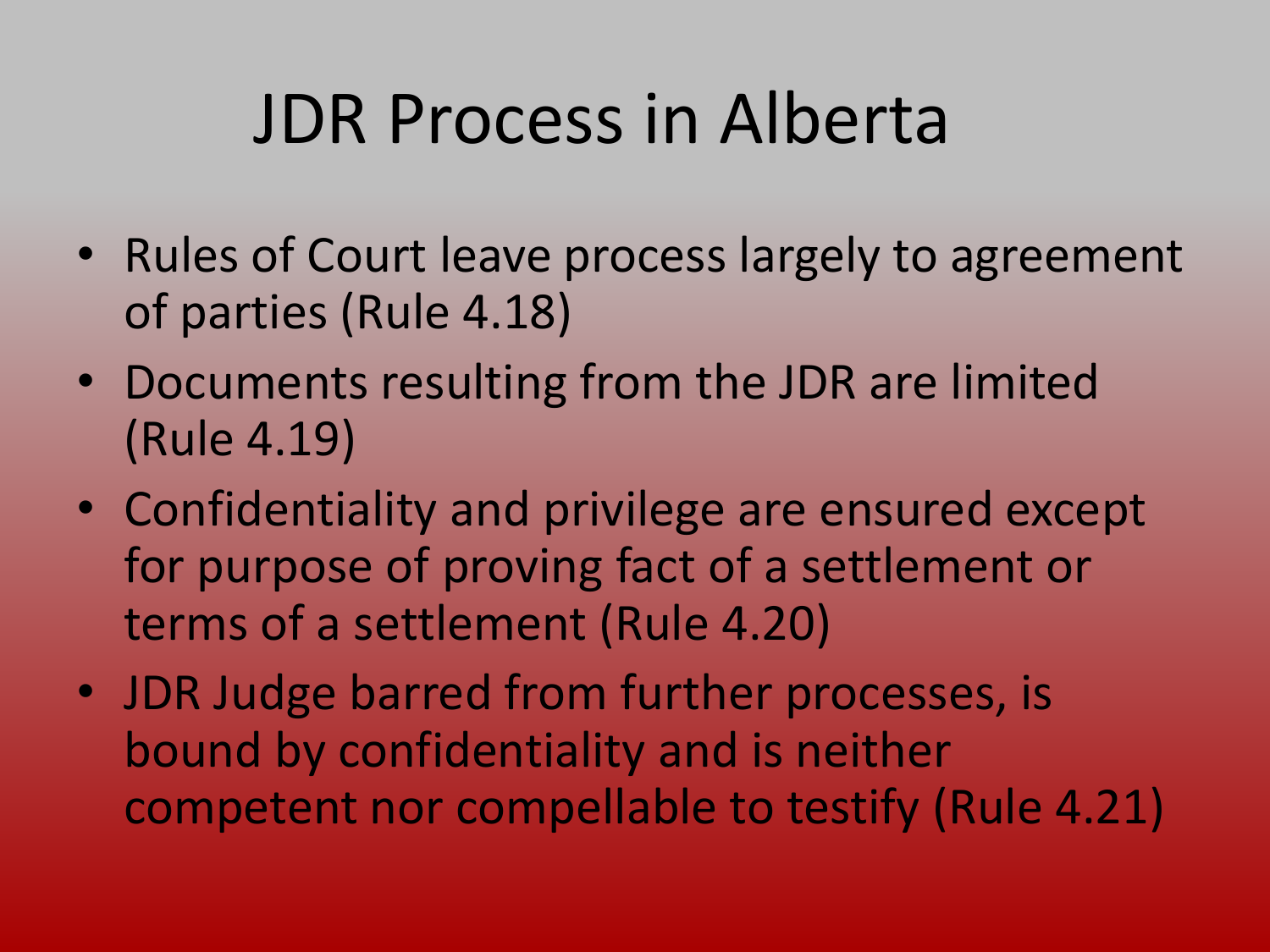### JDRs in Alberta

- Basically a free-for-all (subject to ethical obligations)
- Full court day allotted, more if ok'd by CJ or ACJ
- Judges get 2 days of reading for 3 JDRs
- 75 judges; 75 styles
- Highly evaluative (mini-trials) to facilitative (mediation style)
- Everything in between
- Very judge specific: some caucus, others won't; some record the proceedings, some don't; some will JDR with self-reps, others won't
- And some will do binding JDR's, others won't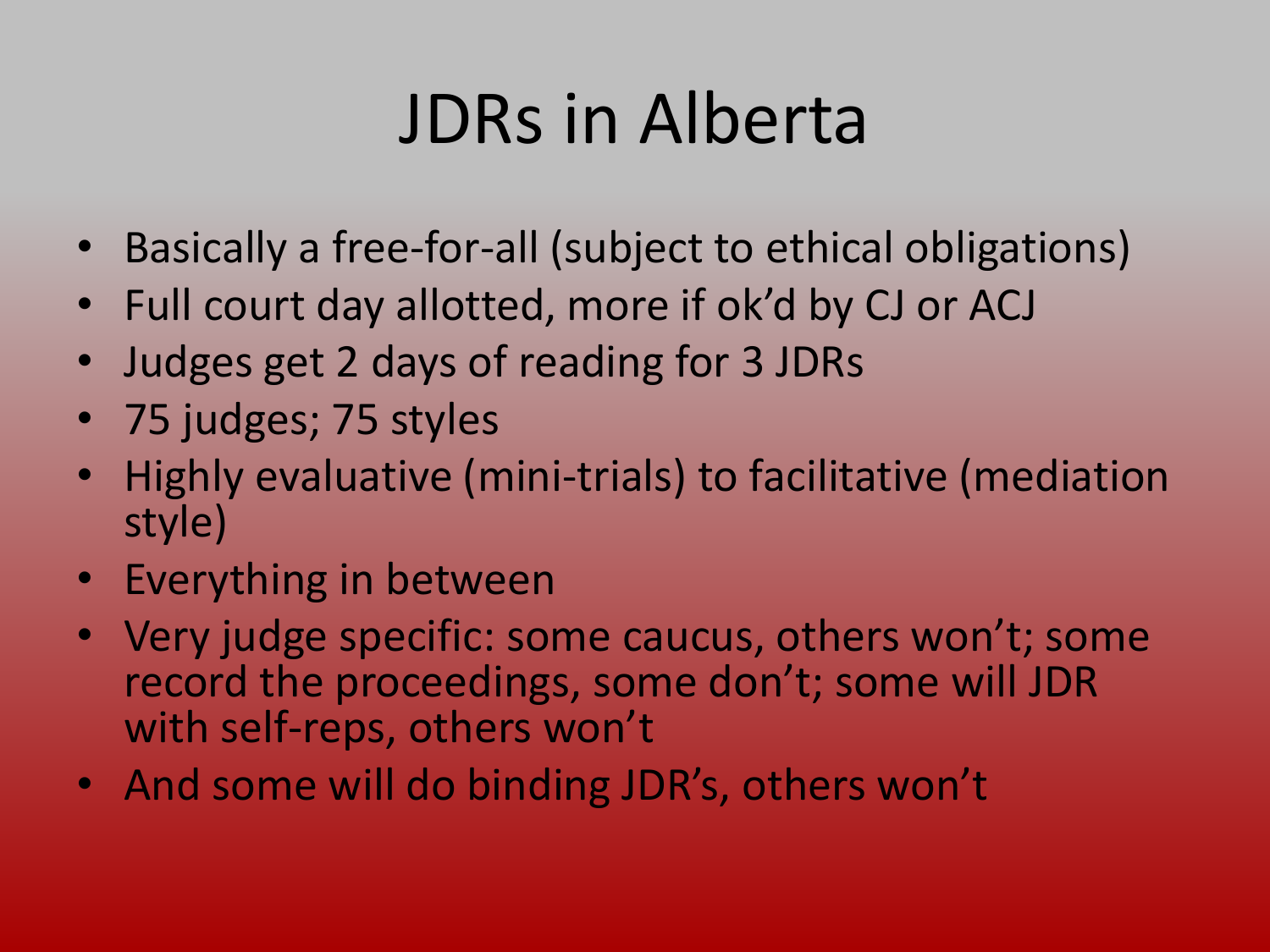#### Alberta JDRs

- JDR judge selected by parties
- Availability goes on-line when our schedules are set (3 times per year)
- January to June 2019 will be available sometime around the beginning of December
- Priority given to JDRs previously bumped because of judge's unavailability, previously wait-listed, then to family matters involving children that are ready for trial, then family matters involving children, then to everything else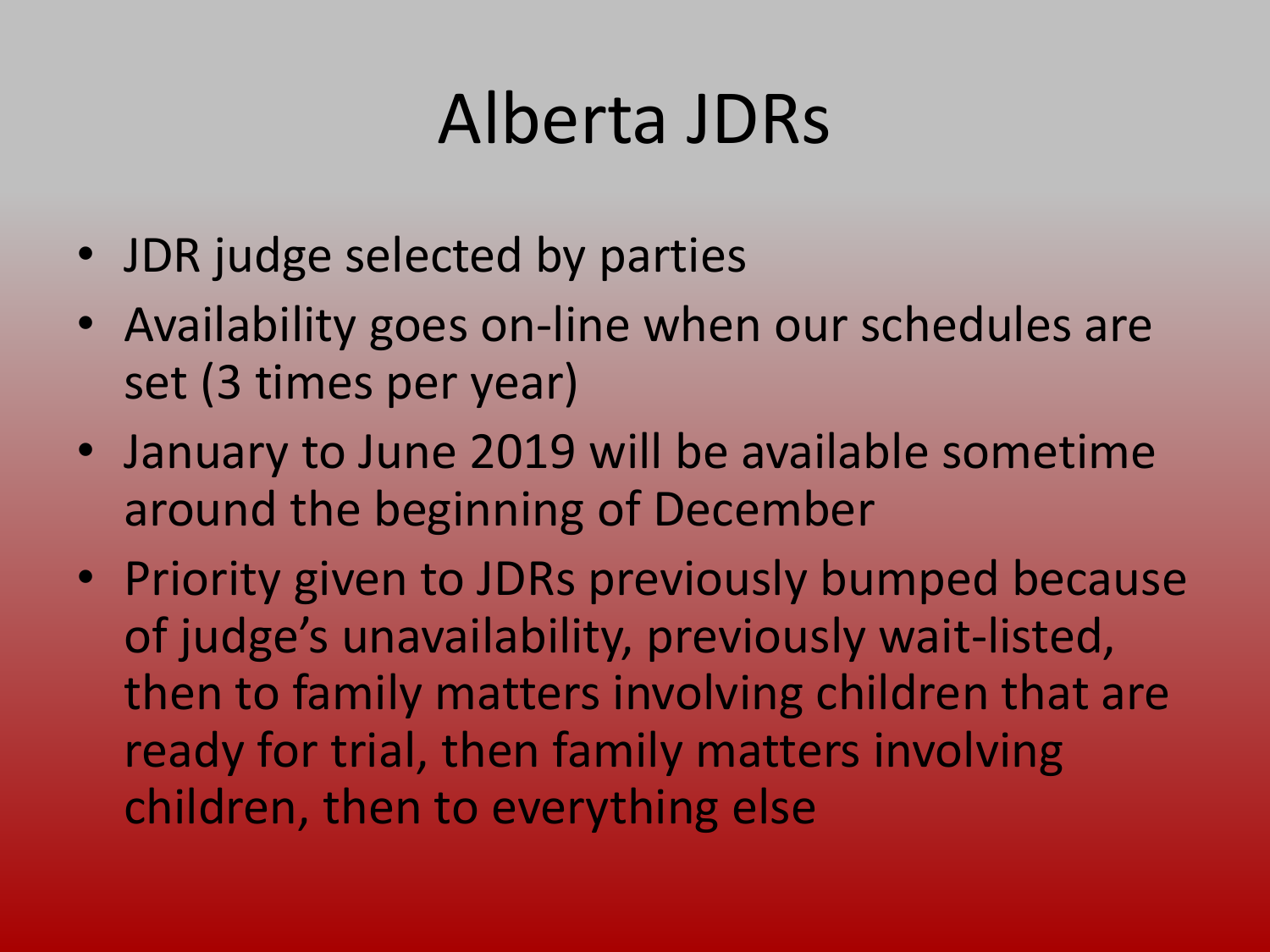## Result of cutback

- 2014 trial wait times for even long trials a year or less
- Could get a trial sooner than a JDR but lawyers waited for a better result
- 2018 trial wait times for week long trial 1 year
- For longer trials 2 to 3 years (Calgary booking 2022)
- Back to where we were in 2007!
- Civil litigation largely going elsewhere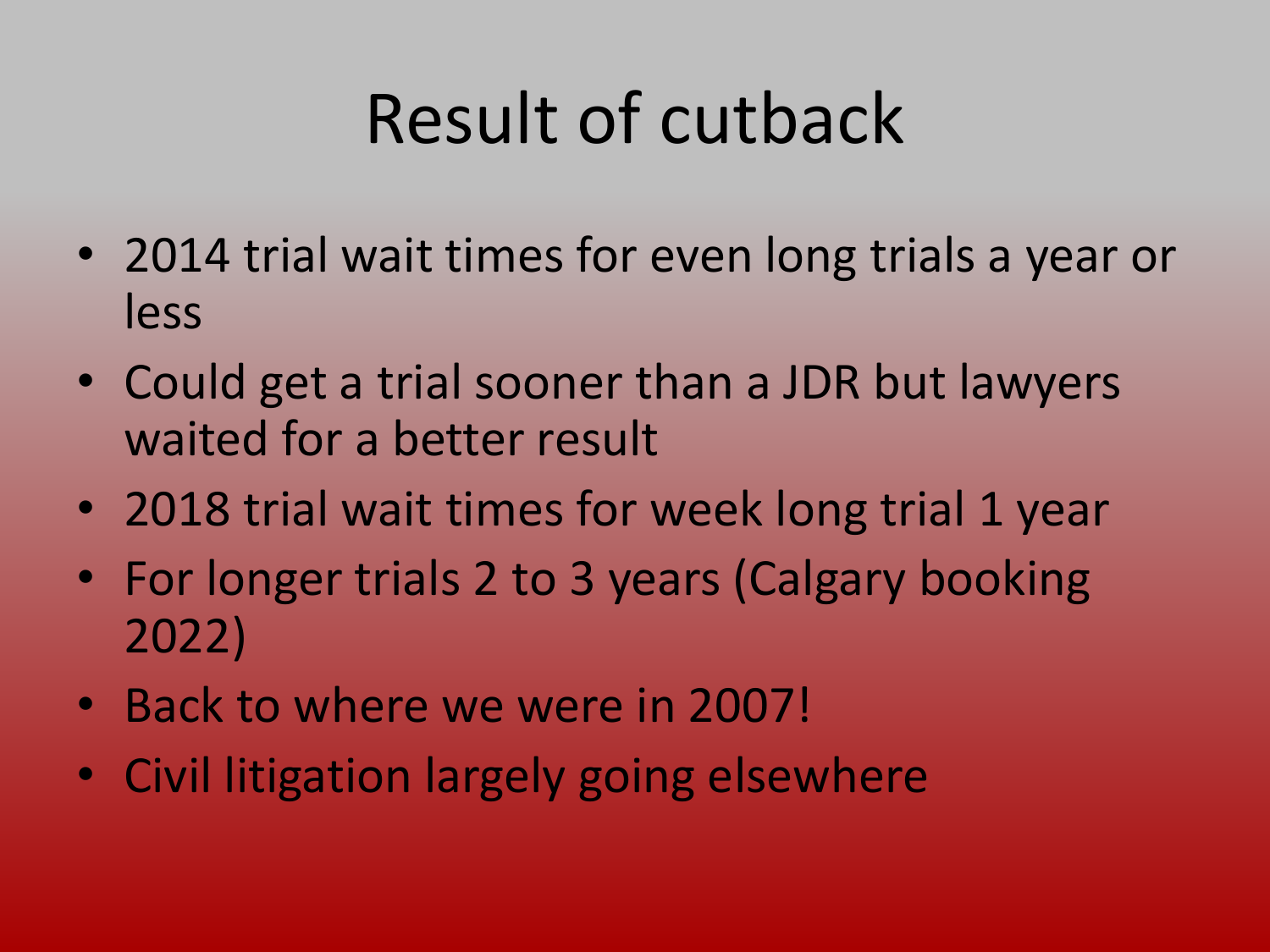#### Now...

- 2 judges per week in Edmonton and Calgary doing 3 JDRs each
- Before 2015, Edmonton had 3 judges per week; Calgary 4
- Plans: Edmonton to go to 4 and Calgary to 5
- But Jordan, resource issues from Province and Federal Government changed capacity
- Mandatory ADR suspended in 2013 (demand outstripped supply)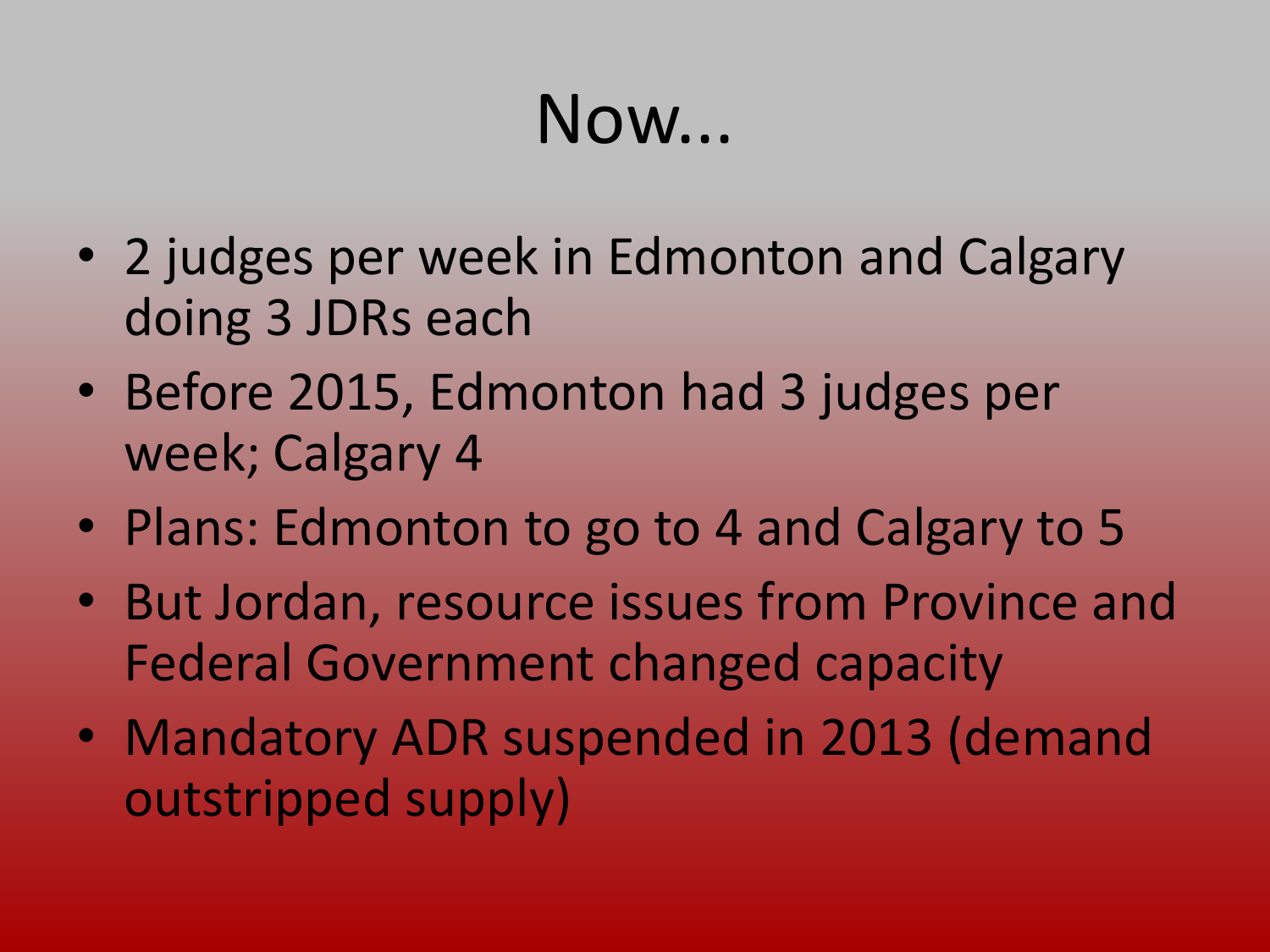- Demand largely from family bar
- Often where parties can't afford a trial
- Or can't afford to wait for trial
- Not unprecedented related to the Mediation-Arbitration model in ADR
- Appointed decision-maker mediates; if parties are unable to come to agreement, they arbitrate the issues or remaining issues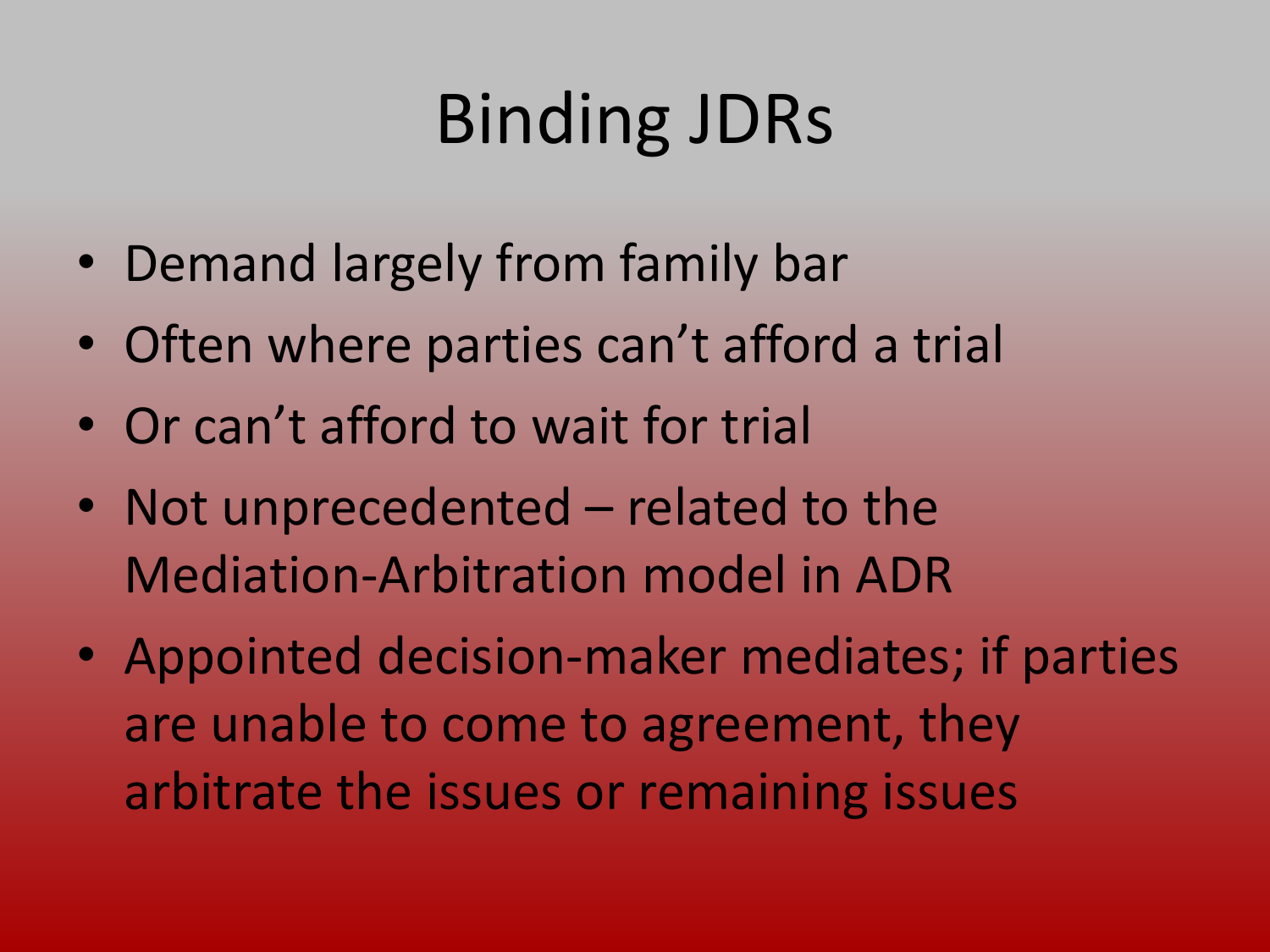- Experience (from ACJ Rooke's thesis) show settlement rate of binding JDRs lower than with ordinary ones, but still majority settle without judge having to decide
- Most judges will try to resolve without deciding, but ultimately make a binding decision on the issues the parties haven't been able to agree on themselves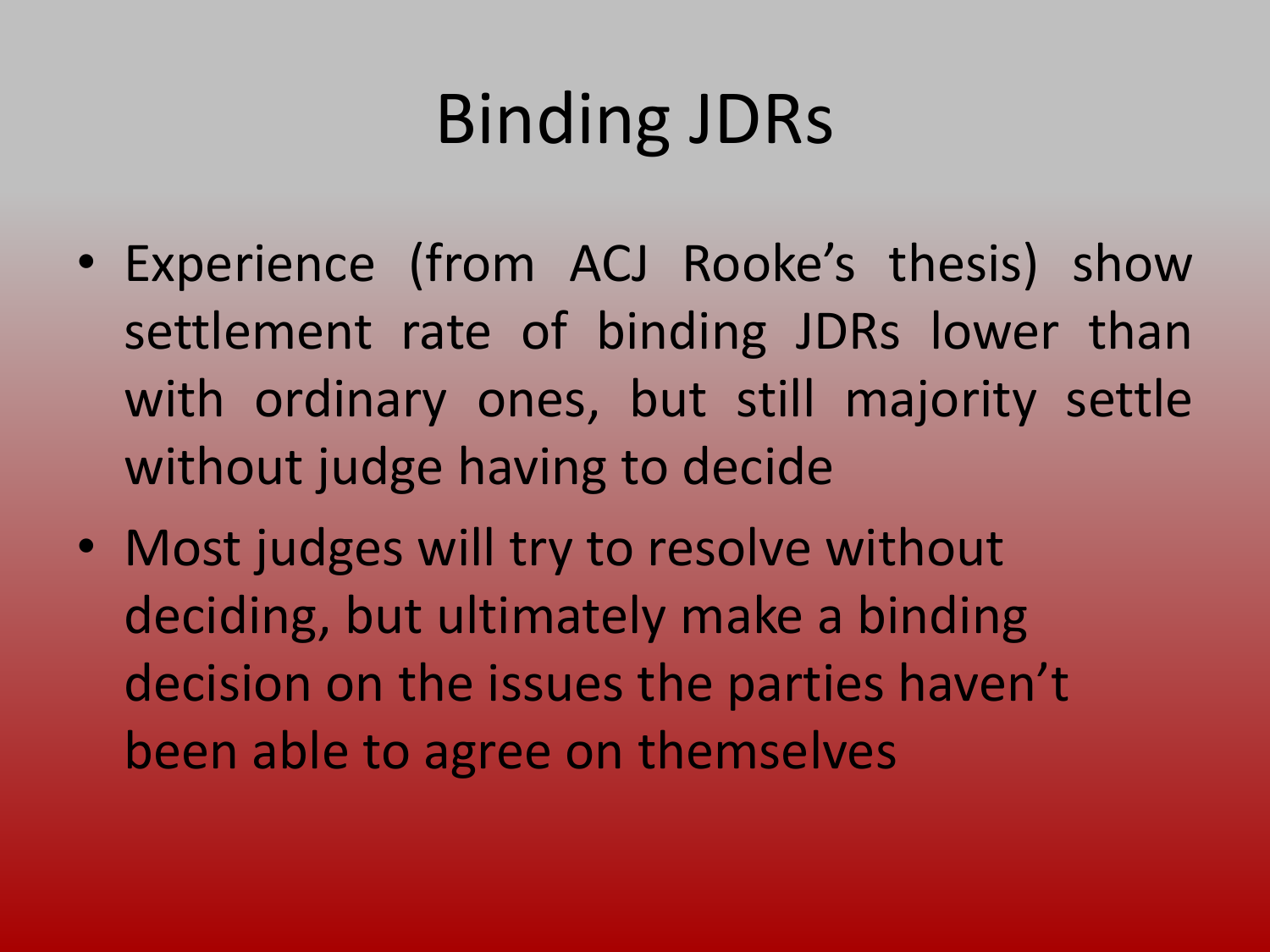- Very popular in family cases
- Process generally results in a final order or judgment with no appeal or judicial review
- With corollary relief, variation requires change in circumstances; property is done
- Many counsel not interested in non-binding process – extra layer of time and expense
- All judges do JDR; can opt out of binding and set parameters (only \$, no self reps)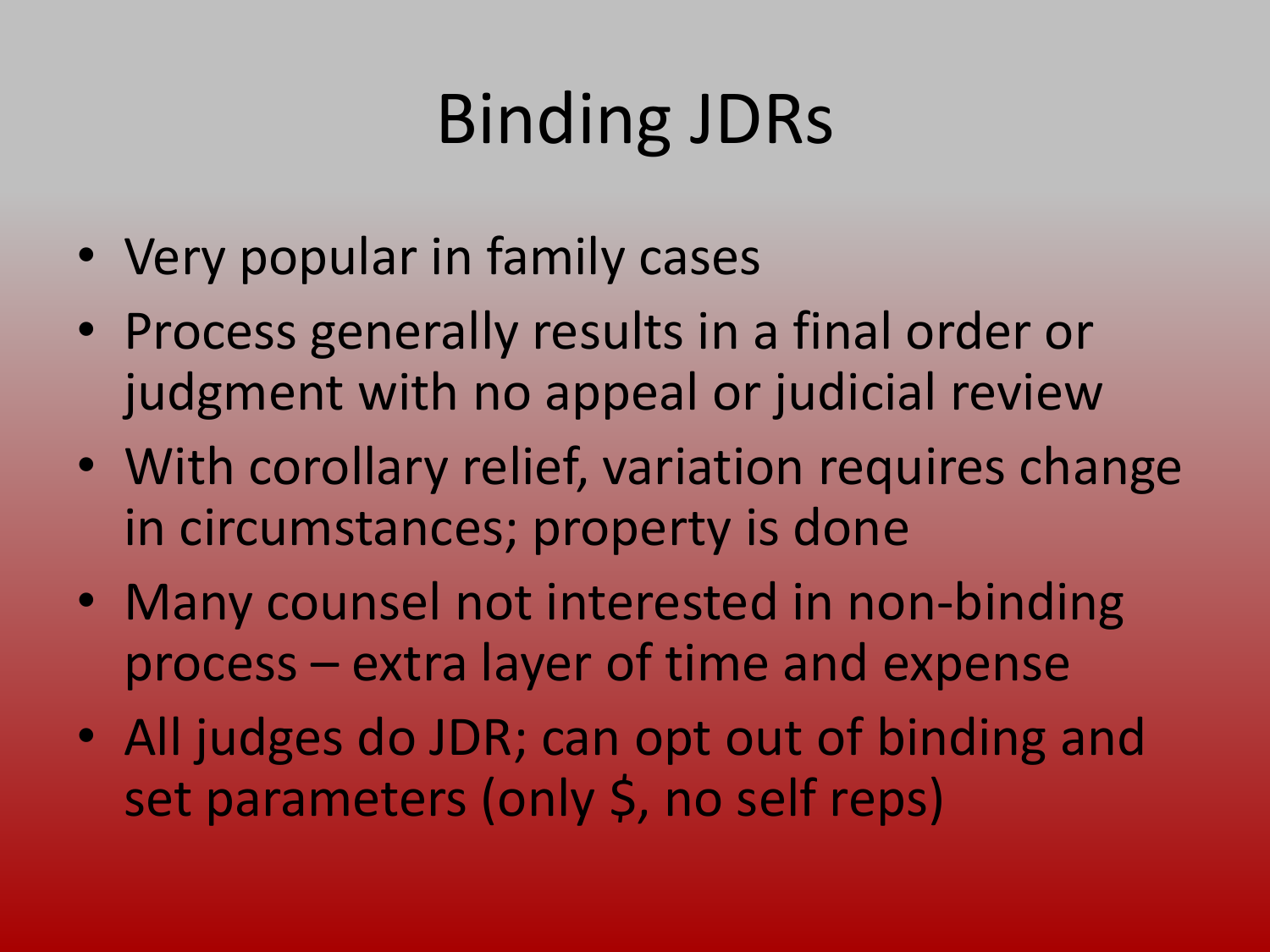- Upside for parties: quicker, cheaper result
- Download problem on judge to solve
- Better chance of salvaging relationship than following adversarial trial
- Downside: no testimony, no cross-examination
- No appeal or review so no way of addressing perceived errors by JDR judge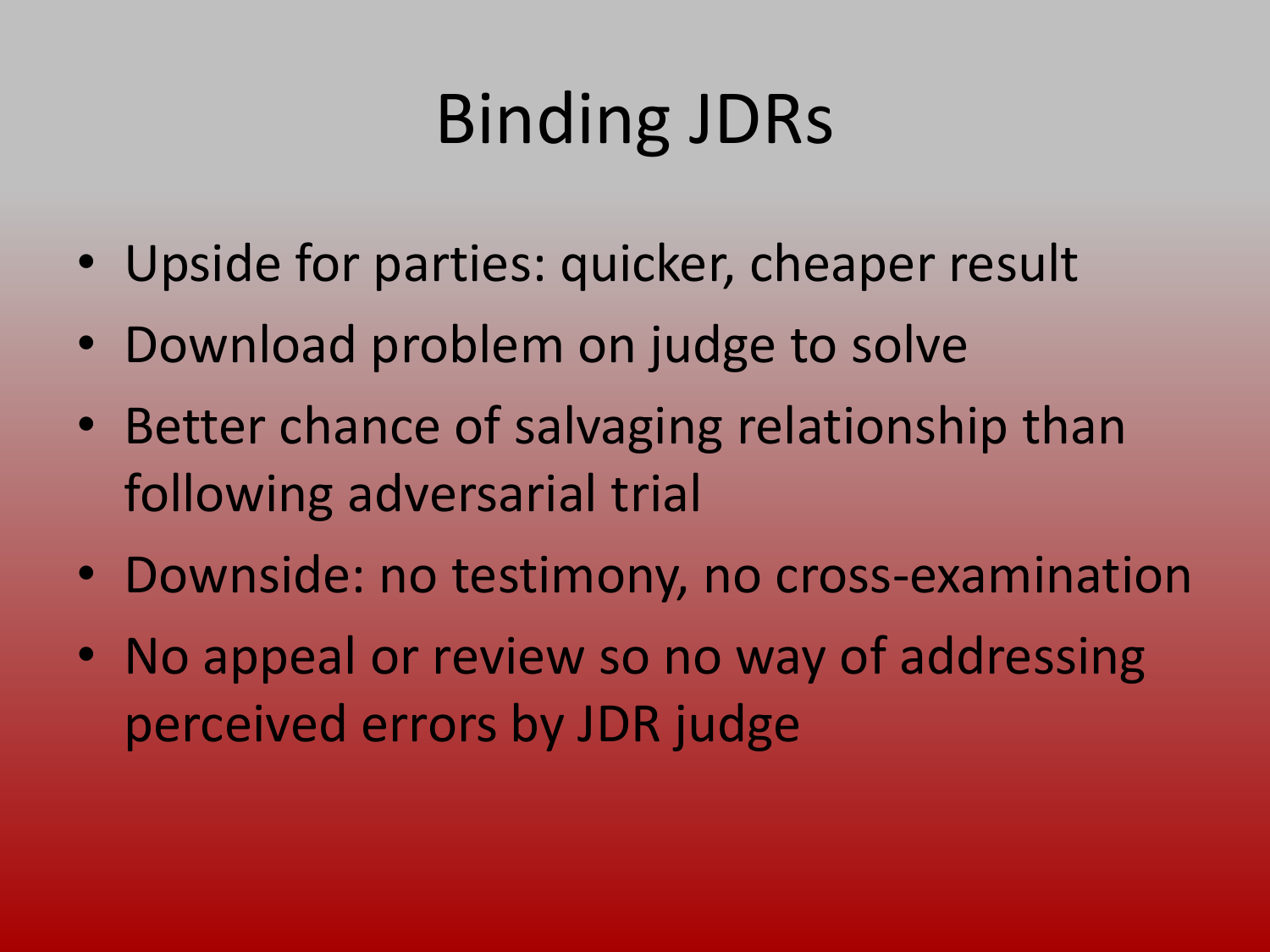- Issues for Judge:
- Lots of work (10 day trial in 1 day)
- Risk of complaint about conduct magnified because of binding nature
- Sometimes end up case-managing a process where initial information incomplete or unhelpful on an issue to be resolved
- Ethical issues: caucusing, scant evidence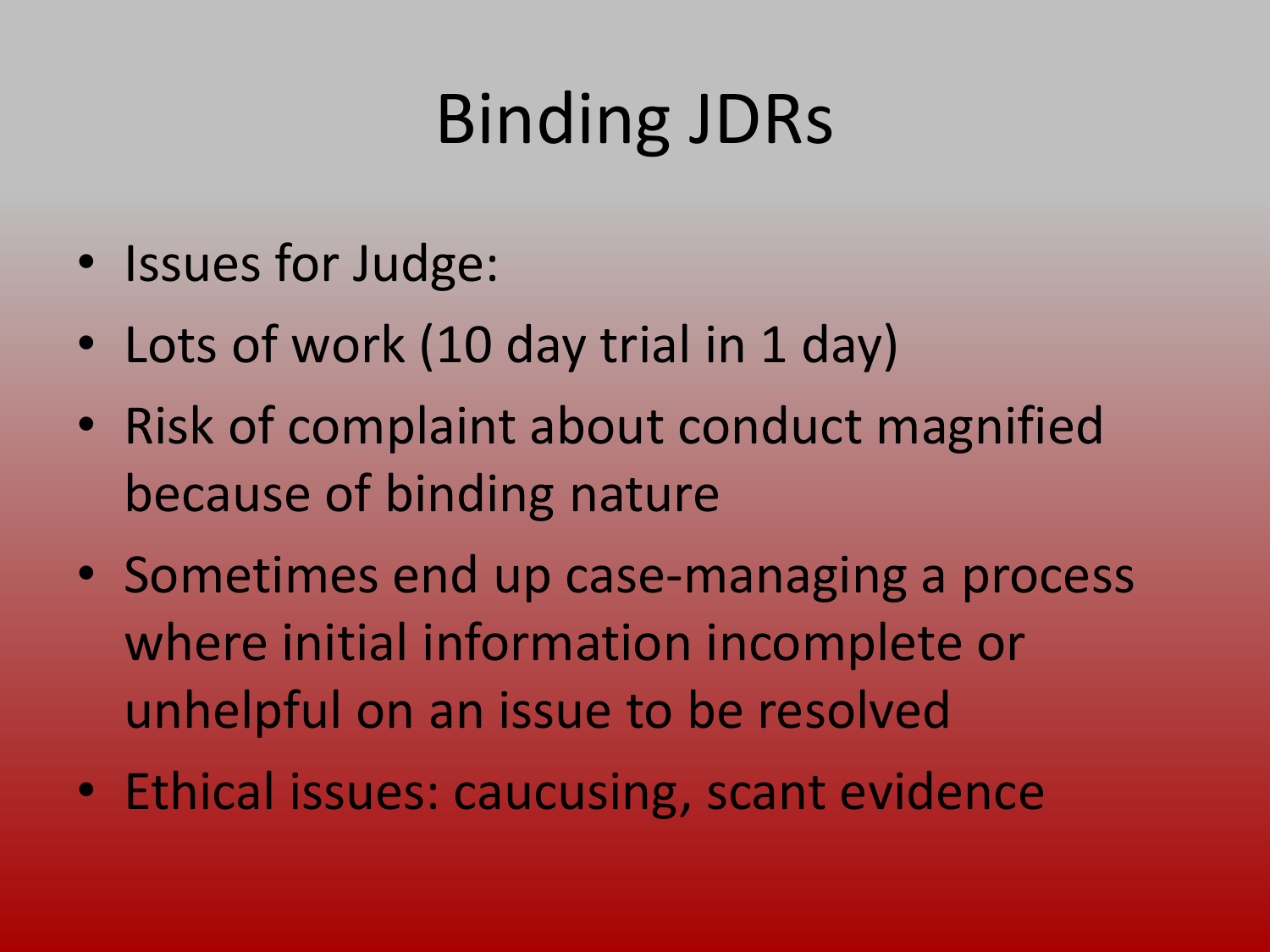#### Early Intervention Case Conferences

- 2017 initiative
- Pilot project in Edmonton
- Chambers judges direct parties to participate
- Two ways: a matter appears in chambers and is headed towards a "special" application (1 or 2 hour hearing with briefs)
- Or a matter is set for a special and the parties seek interim relief in chambers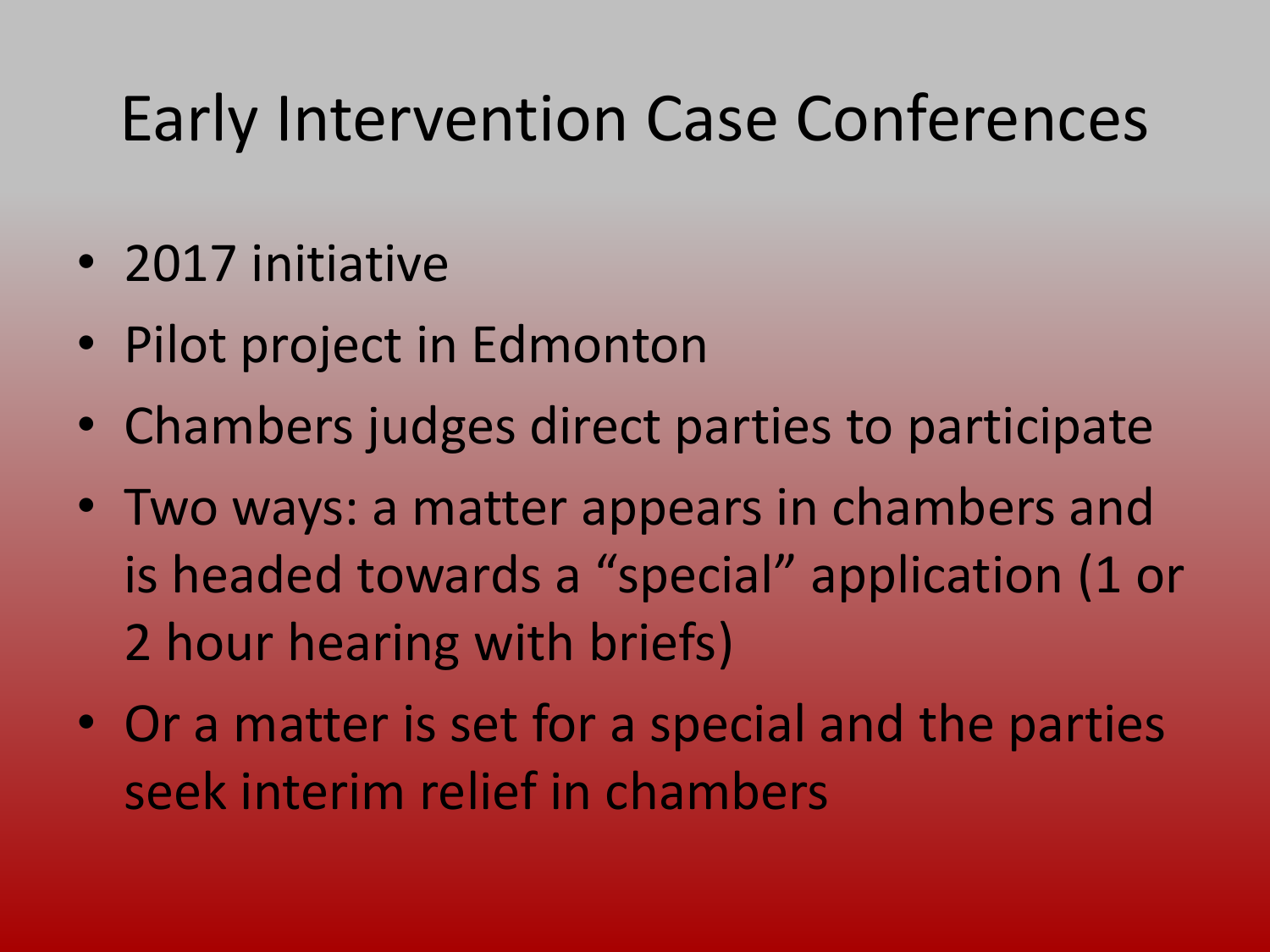# EICC

- Chambers judge directs participation; parties will have a 60-90 minute conference usually within a month (vs special application wait times of up to a year)
- Parties prepare a "Case Conference Summary Form" which briefly describes what they're looking for and why, and what their settlement position is
- No briefs or arguments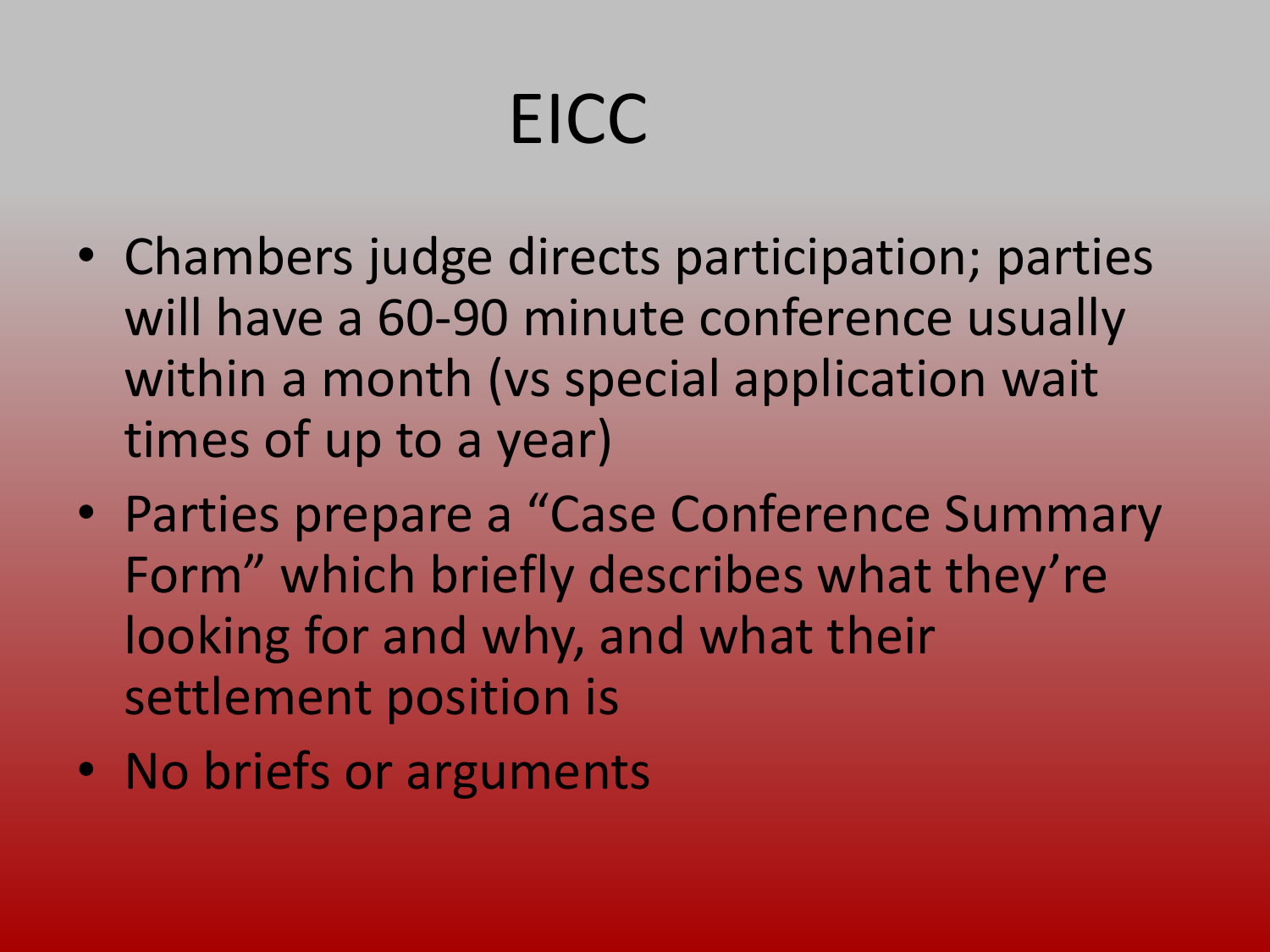# EICC

- Mixture of represented parties, selfrepresented parties
- Heard by judge on volunteer roster (more senior judges with greater family law experience and appetite)
- Judge's preparation limited to review of parties' summaries and file (if requested)
- Set for an hour (judge has 30 minutes in between)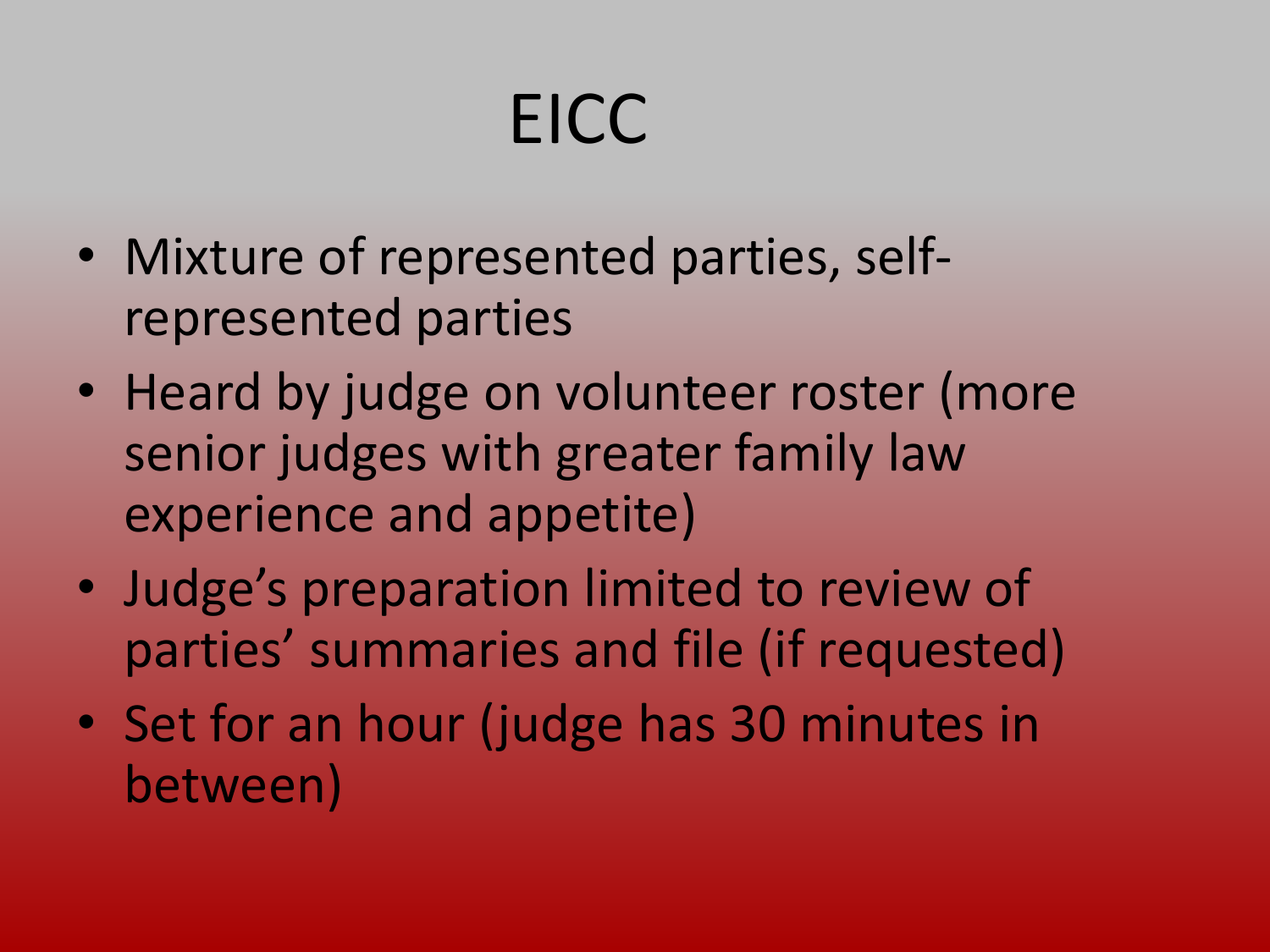# EICC

- Non-binding
- Confidential and without prejudice
- Only orders that result are the ones the parties agree to
- Judge is facilitator but expected to be somewhat evaluative
- If unsuccessful, matter goes to a special
- Reasonable success rate especially on procedural matters
- Somewhat like Ontario pretrial conference process, but without the work expected of counsel